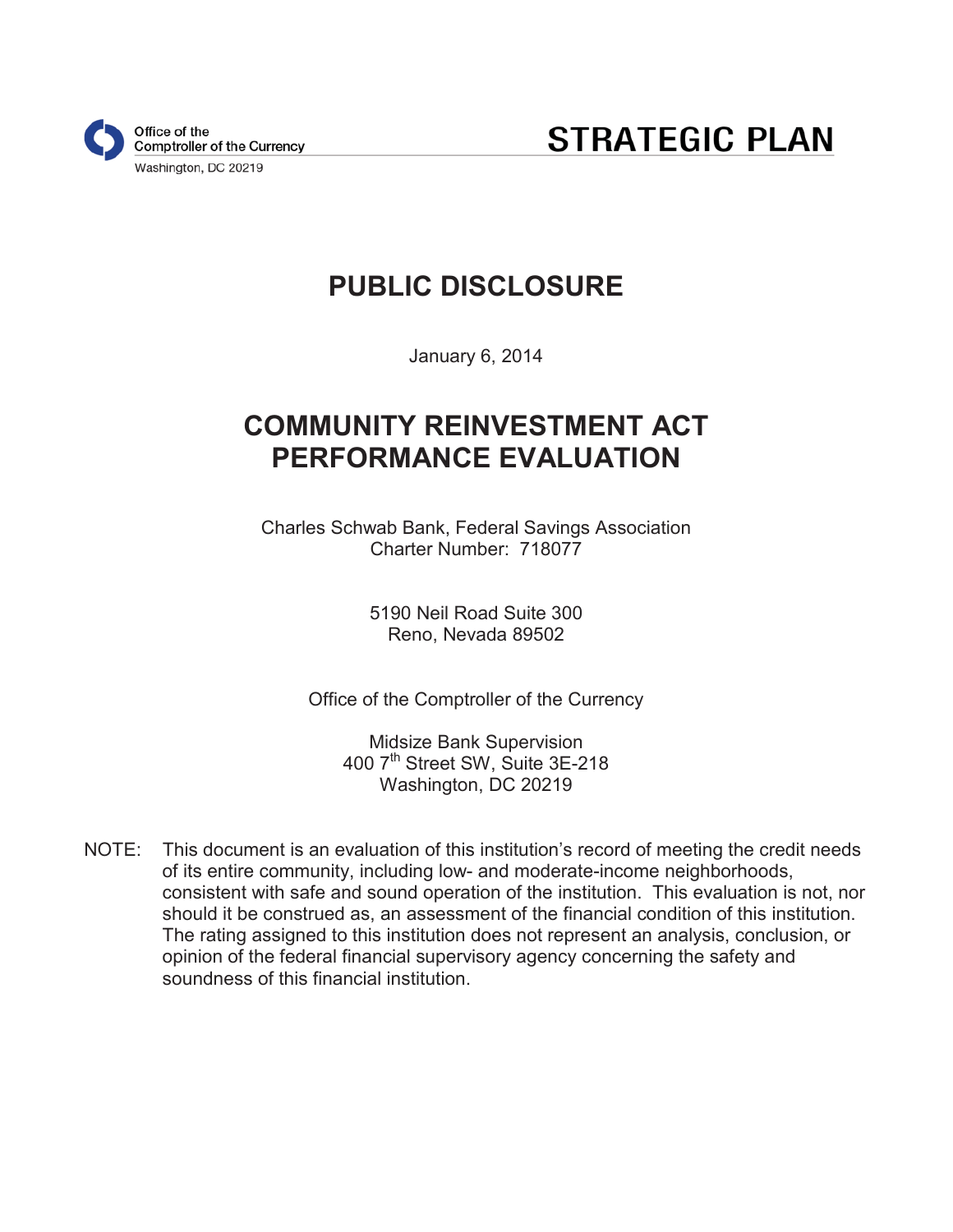## **General Information and Overall CRA Rating**

The Community Reinvestment Act (CRA) requires each federal financial supervisory agency to use its authority, when examining financial institutions subject to its supervision, to assess the institution's record of meeting the credit needs of its entire community, including low- and moderate-income (LMI) neighborhoods, consistent with the safe and sound operation of the institution. Upon conclusion of such examination, the agency must prepare a written evaluation of the institution's record of meeting the credit needs of its community.

This document is an evaluation of the CRA performance of Charles Schwab Bank issued by the OCC, the institution's supervisory agency, for the evaluation period ending December 31, 2013. The agency rates the CRA performance of an institution consistent with the provisions set forth in Appendix A to 12 CFR Part 25.

## **Institution's CRA Rating:** This institution is rated **Outstanding.**

We rated Charles Schwab Bank (CSB) under the Strategic Plan Criteria. For this Performance Evaluation, we evaluated the Bank under two Strategic Performance Plans spanning 39 months. These Performance Plans have measurable goals to meet the Community needs through Lending, Investments and Services.

### **CONCLUSIONS**:

The Bank's performance under the Lending Test is Outstanding based on the following factors:

- Community development lending significantly exceeded the 2009 and 2012 Plan thresholds for outstanding performance
- The percentage of low- and moderate-income (LMI) loans originated or purchased exceeded the 2009 Plan thresholds for satisfactory performance and met the 2012 goals for satisfactory performance.

The Bank's performance under the Investment Test is Outstanding based on the following factor:

• Community development investments exceeded the threshold for satisfactory performance in the 2009 Plan and substantially exceeded the 2012 Plan thresholds for outstanding performance.

The Bank's performance under the Service Test is Outstanding based on the following factor:

• Community development services exceeded the goals set forth for outstanding performance for the 2009 Plan and substantially exceeded the outstanding performance goals in the 2012 Plan.